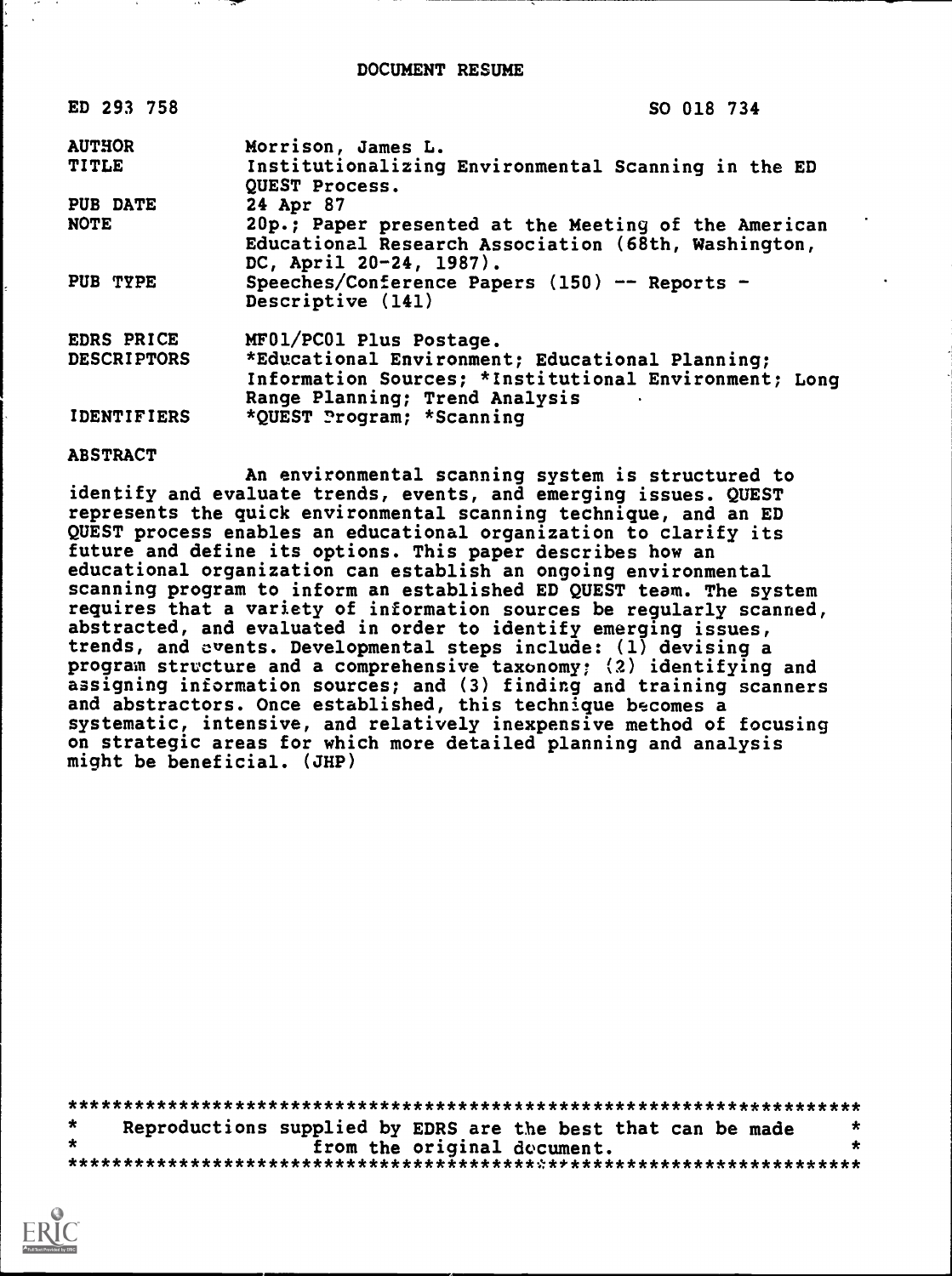# INSTITUTIONALIZING ENVIRONMENTAL SCANNING

IN THE ED QUEST PROCESS

James L. Morrison tI School of Education

University of North Carolina at Chapel Hill

U.S. DEPARTMENT OF EDUCATION Office of Educational Research and Improvement EDUCATIONAL RESOURCES INFORMATION CENTER (ERIC)

his document has been reproduced as received from the person or organization originating it

O Minor changes have been made to improve reproduction quality

Points of view or opinions stated in this docu-<br>ment ido inot inecessarily represent iofficial<br>OERI position or policy

"PERMISSION TO REPRODUCF. THIS MATERIAL HAS BEEN GRAN1ED BY

 $\frac{100}{200}$ ORASON

TO THE EDUCATIONAL RESOURCES INFORMATION CENTER (ERIC)."

Paper presented at the meeting of the American Educational Research Association, April 20-24, 1987, in Washington, D.C. Note: This paper is modified from James L. Morrison and Thomas V. Mecca, ED QUEST--Linling Environmental Scanning to Strategic Management, a manuscript submitted to the publication committees of the Society for College and University Planning and publication committees or the Society for College and University Planning and<br>the Association for Institutional Research for joint publication consideration.<br>Running head: Environmental Scanning<br>Numming head: Environmental

Running head: Environmental Scanning

 $\overline{\phantom{a}}$ 

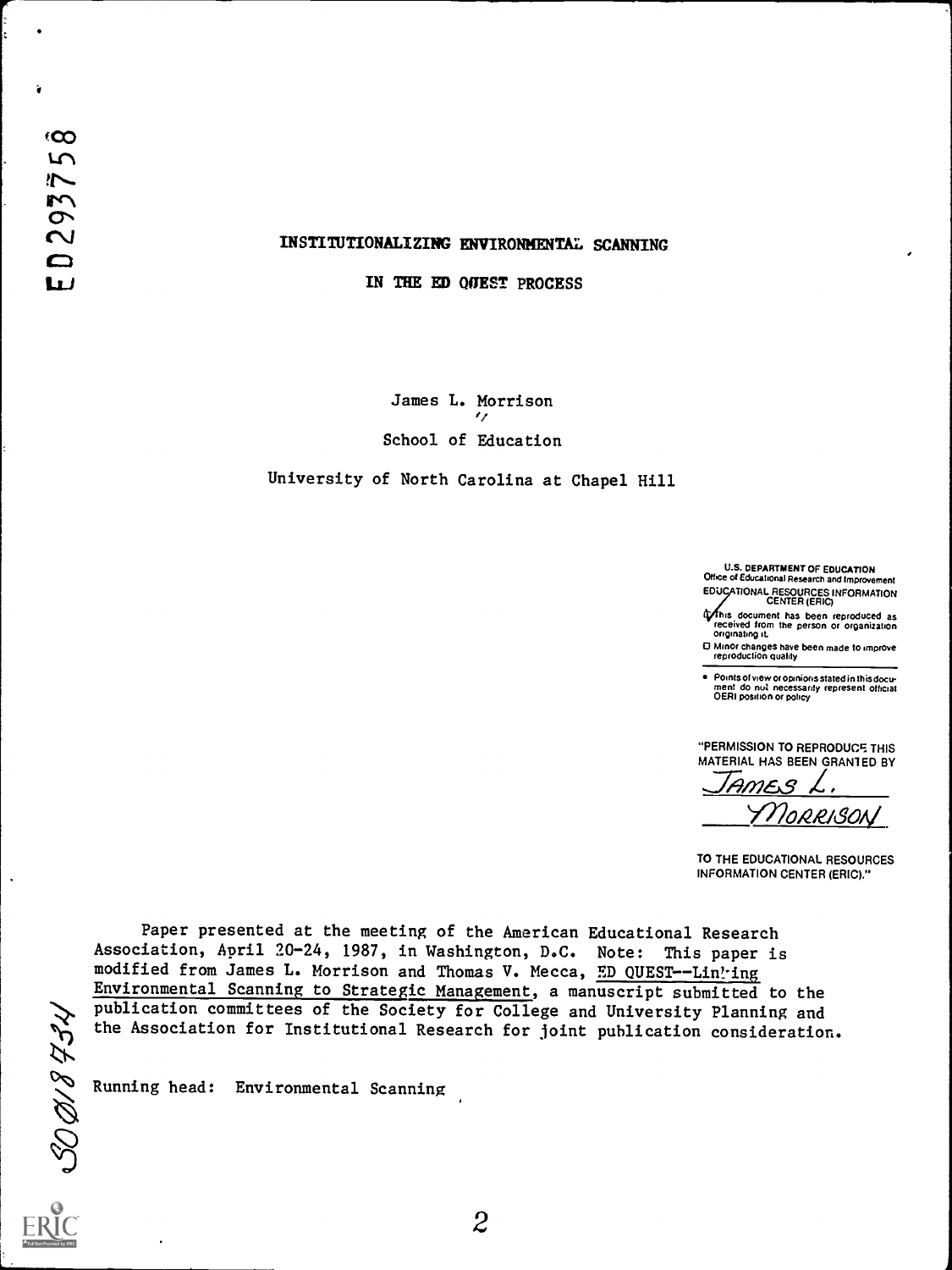# INSTITUTIONALIZING ENVIRONMENTAL SCANNING

IN THE ED QUEST PROCESS

Brown and Weiner (1985) define environmental scanning as "a kind of radar to scan the world systematically and signal the new, the unexpected, the major and the minor  $(p \cdot ix)$ ." Aguilar (1967) has defined scanning as the systematic collection of external information in order to (1) lessen the randomness of information flowing into the organization and (2) provide early warnings for managers of changing external conditions. More specifically, Coates (1985) has identified the objectives of an environmental scanning system as including the following:

- detecting scientific, technical, economic, social, and political interactions and other elements important to the organization
- defining the potential threats, opportunities, or potential changes for the organization implied by those events
- promoting a future orientation in management and staff
- alerting management and staff to trends which are converging, diverging, speeding up, slowing down, or interacting  $(pp. 2-13, 14)$

An environmental scanning system, therefore, is structured to identify and evaluate trends, events, and emerging issues of import to the institution. These terms are defined as follows:

A trend is a series of social, technological, economic, or political characteristics, which can usually be estimated and/or measured over time. It is a statement of the general direction of change, usually gradual long-term change, reflecting the forces shaping the region, nation, or society in general.

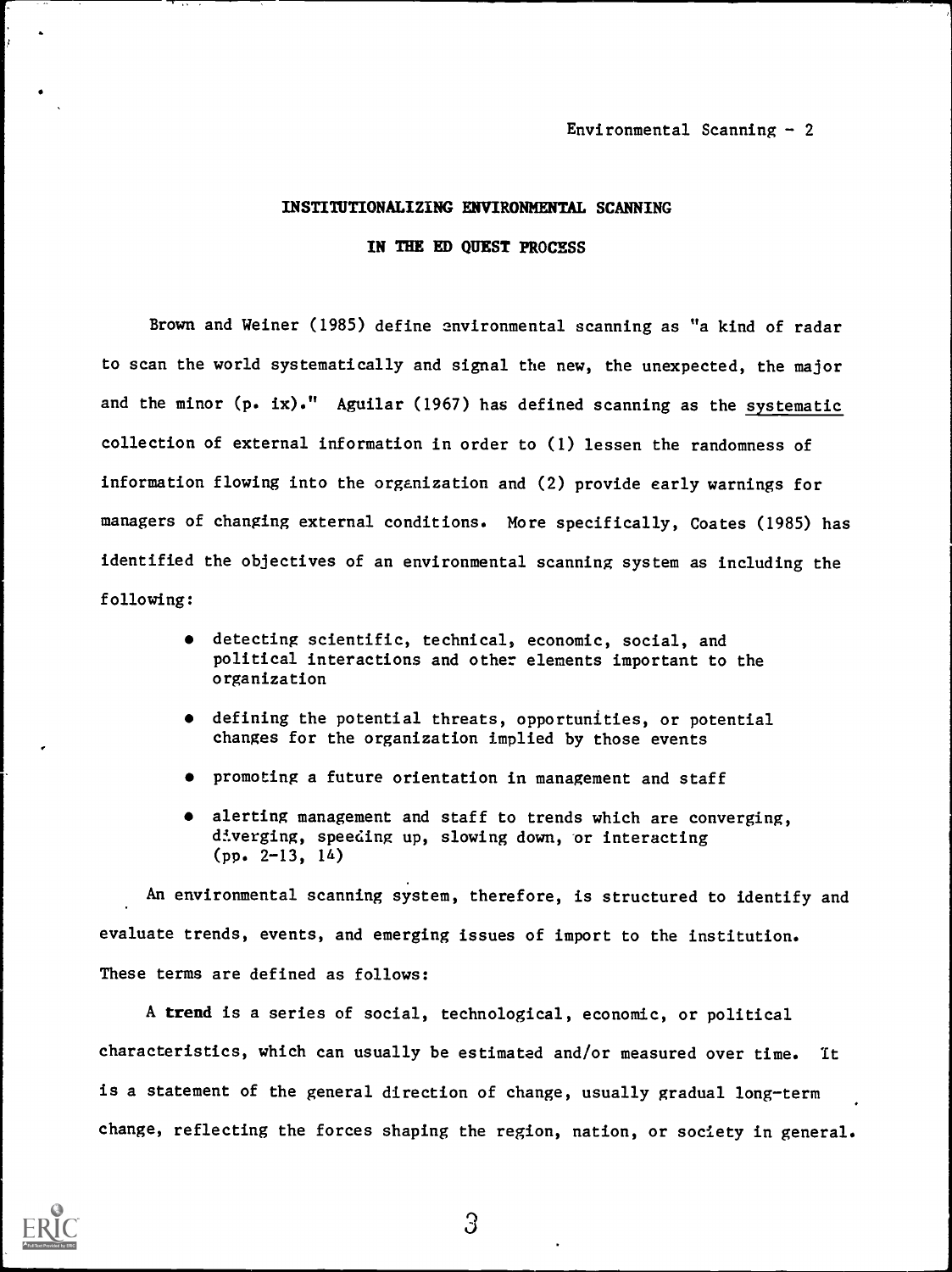Trend information may be used to describe the future, identify emerging issues, or project future events. For example, at most institutions, student profiles are changing. Indicators of this trend are the number of minority students or the number of full-time adult students enrolling.

An event is a discrete, confirmable occurrence that makes the future different from the past. An event would be, "Federal funding for student financial aid is reduced by 50 percent."

An emerging issue is a potential controversy that arises out of a trend or event that may require some form of response. For example, "Litigation as measured by the number of law suits per year in American society is increasing." An immediate consequence of this trend is substantially higher liability insurance for colleges and universities. An emerging consequence arises from a tendency of state legislatures to protect the nubile by requiring licensure of an increasing number of occupations, including periodic updating of credentials. This consequence implies an enhanced opportunity for the expansion of continuing adult and professional/occupational education programs.

QUEST stands for quick environmental scanning technique. It is designed to facilitate a relatively quick analysis of the external environment and the use of this information in developing alternative futures so that decision makers caa plan and manage strategically. An ED QUEST process enables the organization to clarify its future, define its options and "get out in front" of anticipated changes in the environment. However, for the organization to develop the capacity to stay out in front, it must institutionalize the process. That is, it must develop'an on-going environmental scanning system to supplement and continuously update the set of critical trends and events developed in the ED

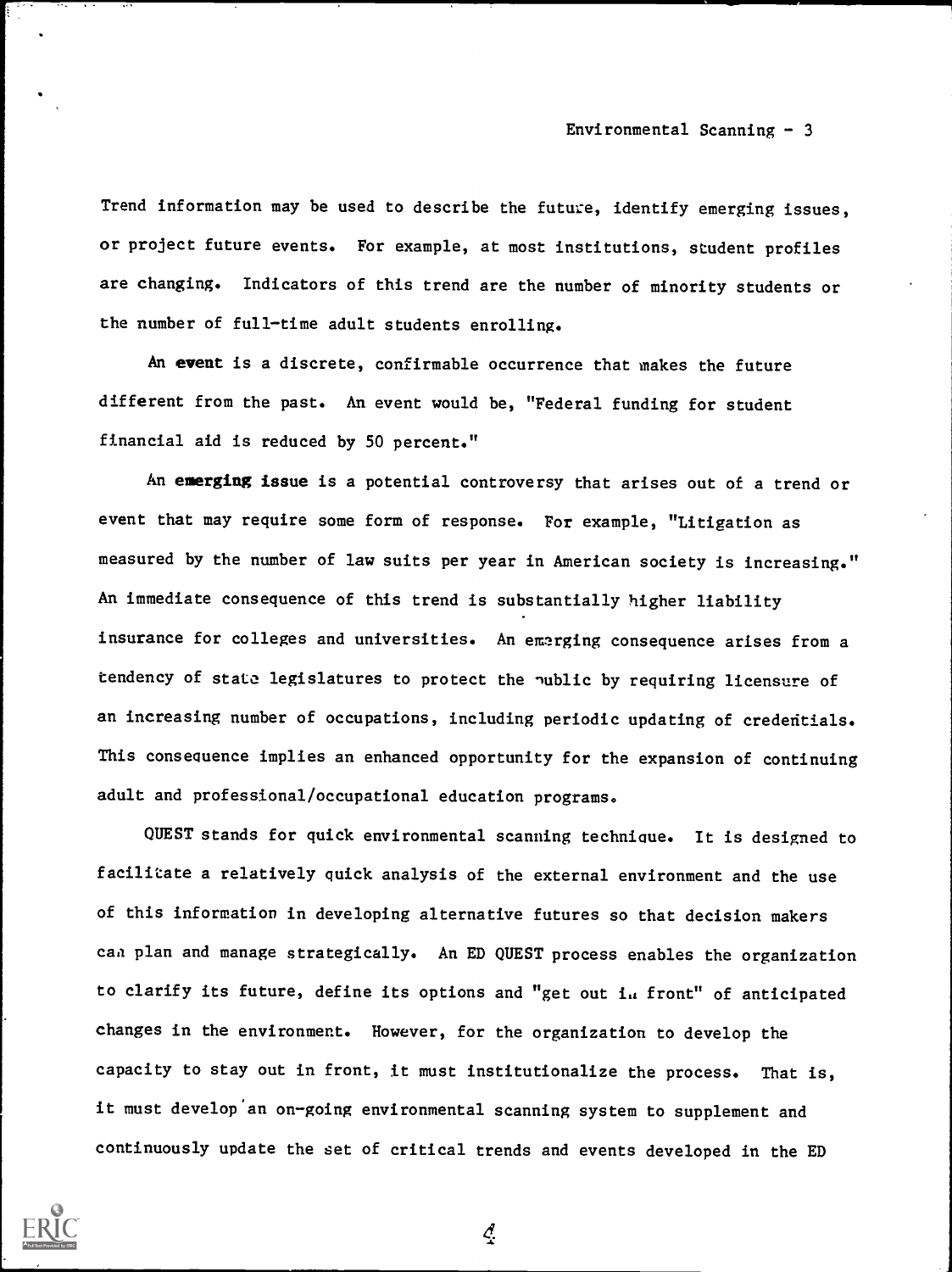QUEST process described above.

This paper describes how an educational organization can establish an on-going environmental scanning program to inform the ED QUEST team. Such a system requires that a variety of information sources be regularly and systematically scanned and abstracted, and that these abstracts be evaluated periodically in order to identify emerging issues, trends and events that should be considered in the ED QUEST process. Morrison (1987) has described how to develop an on-going environmental scanning program and the initial steps an organization may take in developing such a program. These steps include developing a program structure and a comprehensive taxonomy with an electronic filing system, identifying and assigning information resources, securing scanners, and training scanners and abstractors.

# GETTING STARTED

The ED QUEST team facilitator is responsible for producing the Future Prospects Notebook in order to get the ED QUEST process underway. In essence, this notebook consists of a literature review of existing information resources readily available. The review is limited by the amount of time the facilitator has available for this endeavor. One of the advantages of an on-going environmental scanning program is that information resources are regularly reviewed by a number of people. The more individuals who serve as scanners, the greater the number of information resources which can be used. Therefore, one of the first steps in institutionalizing the environmental scanning system is obtaining volunteers to do scanning.

One approach to expand the number of individuals beyond the ED QUEST team



 $\overline{5}$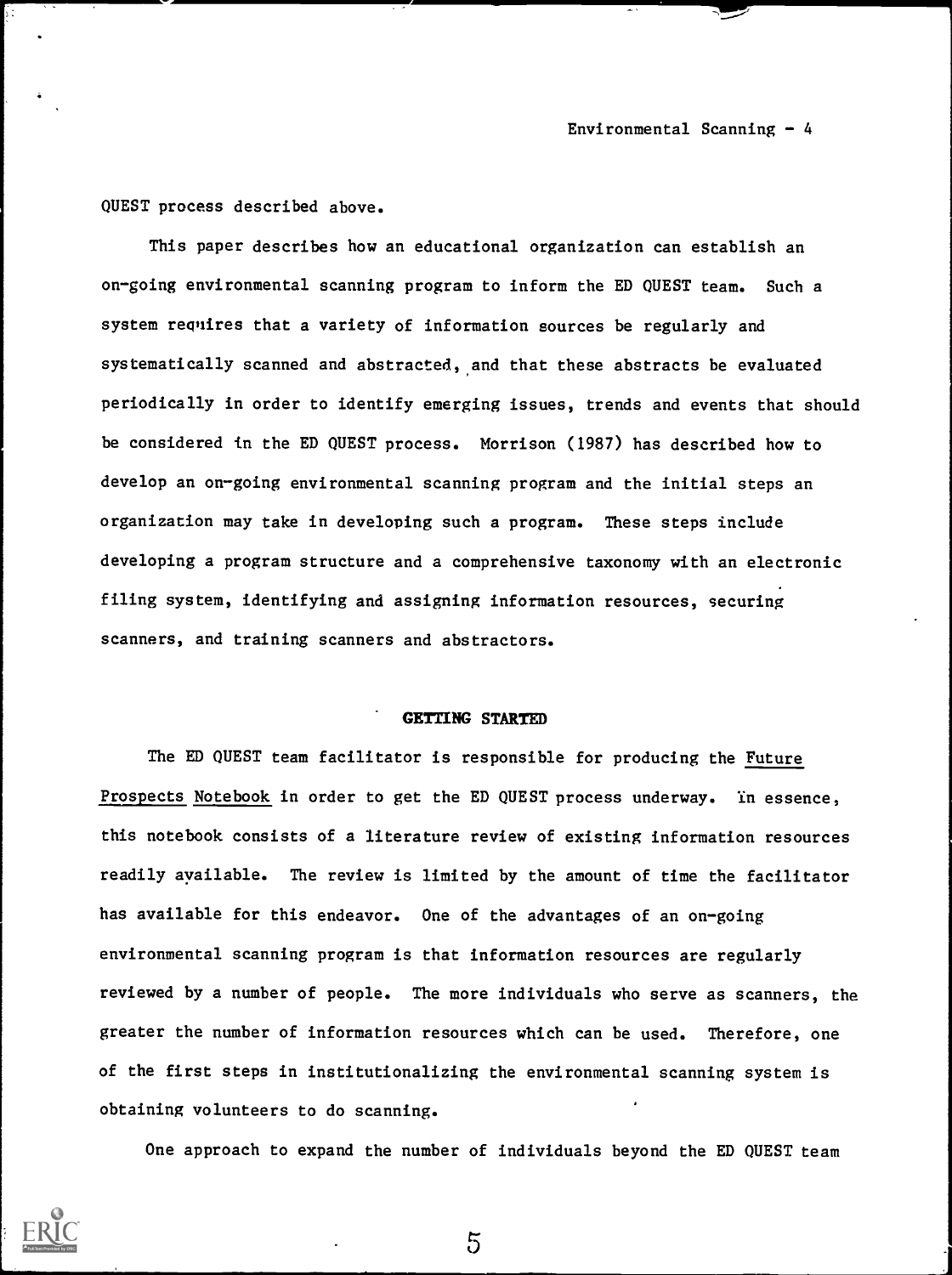itself would be to offer a half-day planning workshop focusing on strategic planning models. This would include the ED QUEST model and would focus on the use of environmental scanning information in planning activities for the institution as a whole and for its constituent parts, including program planning within individual departments or functional areas. A major part of the workshop would be an exercise to identify and evaluate critical trends and emerging issues. This exercise would enable participants to bring their individual knowledge of the external environment to a discussion, which could result in expanding the event and trend set developed during the first ED QUEST activity. Moreover, this workshop should generate enthusiasm for establishing a system for systematically seeking indications of change in the external environment. The information could then be used to plan for the future of academic programs and administrative units, as well as for the future of the organization itself. This enthusiasm should encourage volunteers to participate as scanners in the environmental scanning program.

#### DEVELOPING PROGRAM STRUCTURE

The structure of the program could be quite simple. The ED QUEST team facilitator would chair the scanning committee, consisting of the ED QUEST team members. In addition, the facilitator would assign information sources to each scanner and would be responsible for collecting and filing scanning abstracts. Periodically, perhaps bimonthly or quarterly, the ED QUEST team would meet as a scanning evaluation committee to sort, sift and evaluate the significance of the abstracts. Each meeting would conclude with additions to the trend or event set and perhaps with updated information on trends and events already in the set.

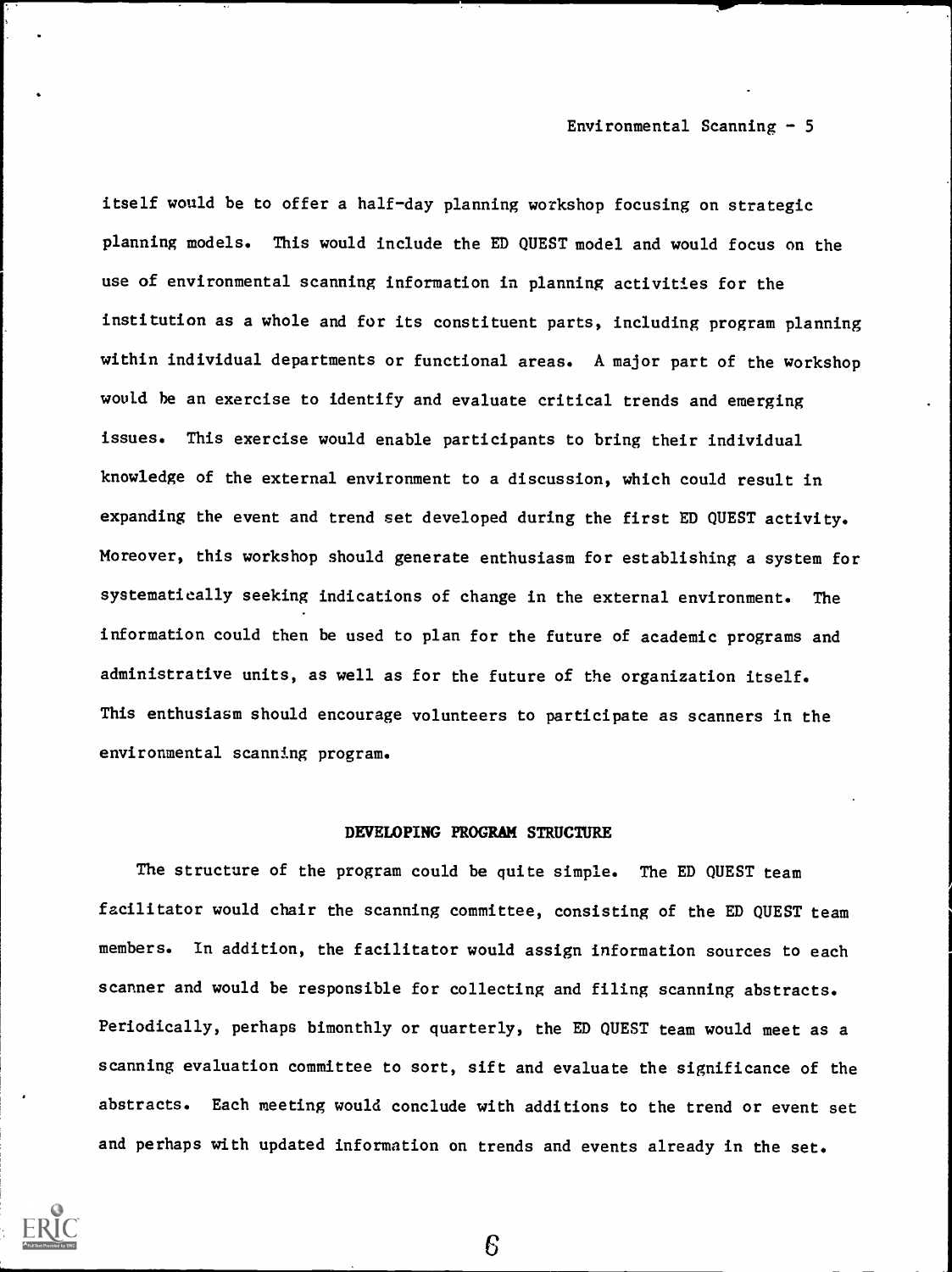# DEVELOPING THE SCANNING TAXONOMY

The trends and events identified in the initial ED QUEST activity and in the workshop for volunteer scanners may be used to develop the rough draft of a scanning taxonomy. The objective is to develop a taxonomy so that every possible item resulting from scanning has a logical place to be classified. It is recommended, therefore, that the initial draft be supplemented by adopting or modifying taxonomies used by other organizations (e.g., modifying the taxonomy used by United Way of America; see Figure 1). The latter taxonomy is

Insert Figure 1 About Here

particularly useful because it is now possible for educational organizations to have access to the environmental scanning data base developed by United Way. This data base, accessed through United Way's Human Care Network, a nationwide telecommunications network for not-for-profit organizations, includes abstracts from scanners throughout the country. Some of these scanners are in colleges and universities on a subnetwork maintained by United Way for higher education. (A similar network could be established for public schools.) By using the same taxonomy, it is possible to access the United Way data base as well as contribute to it. Using this data base, however, requires telecommunications capability as well as access to an electronic filing system.

#### ORGANIZING THE FILES ELECTRONICALLY

Electronic files facilitate review, referral and updating. Moreover, through using an electronic filing system, it is easier to develop consortium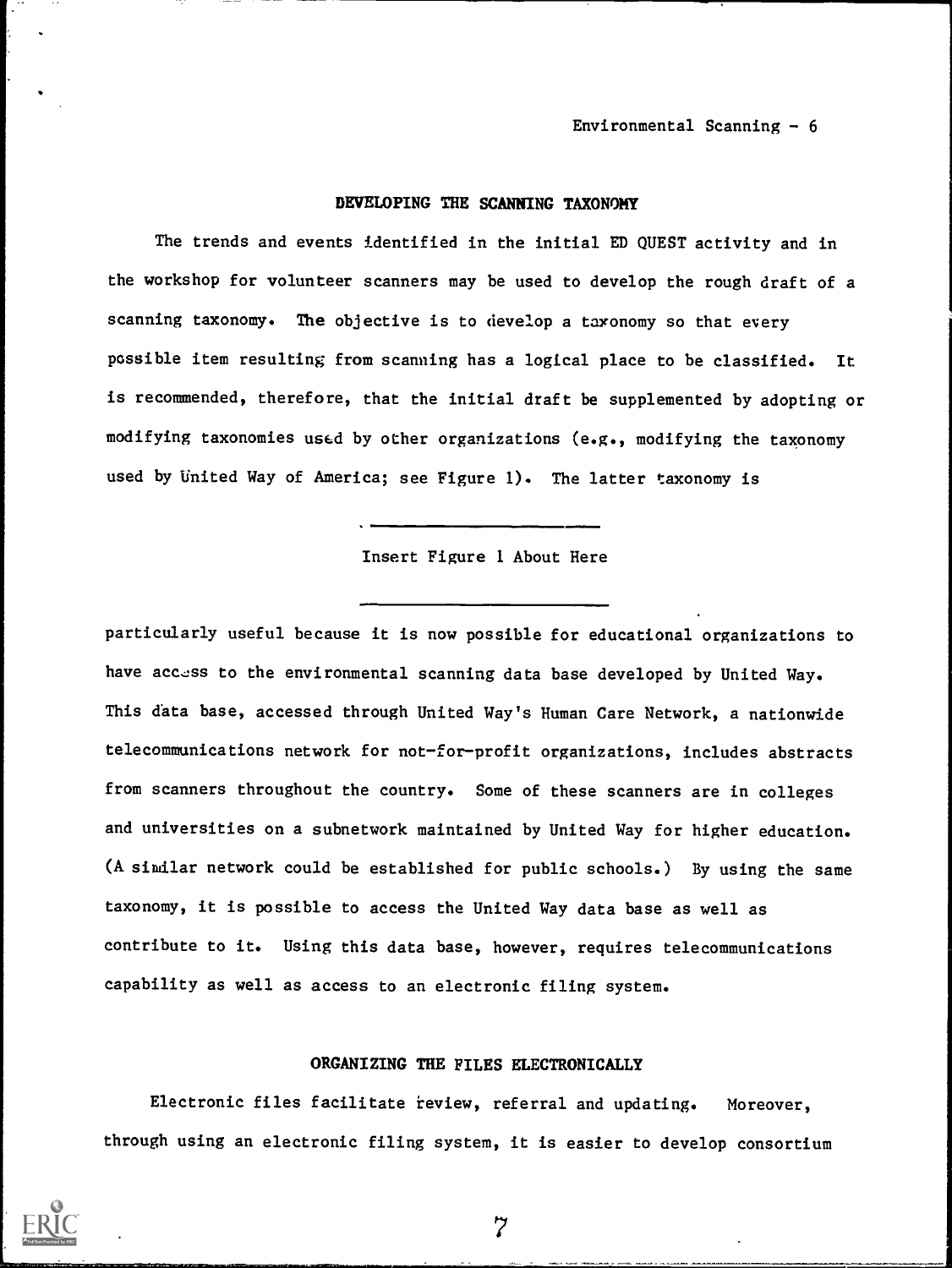relationships with similar institutions or with institutions in the same geographic area. One electronic system that should be investigated is the one used by United Way, Prudential, and United Airlines (Mist Plus, a software program produced and marketed by Micro-Computer Information Support Tools, New Era Technologies Incorporated, Washington, D.C.). The scanning program at the University of Minnesota uses dBase II. Given the computer support system available in many educational organizations, it is recommended that the specific filing system be developed from existing commercial software (dBase II, Lotus  $1-2-3$ , etc.).

# IDENTIFYING LITERATURE SOURCES AND DATA BASES

Information sources include newspapers, magazines, journals, TV and radio programs, conferences, and so forth. The important criterion is diversity. For example, it would be important to include major newspapers representing different parts of the country (e.g., The New York Times, The Wall Street Journal, The Miami Herald, The Chicago Tribune, The Los Angeles Times, The Christian Science Monitor, and USA Today). The Chronicle of Higher Education and Education Week focus on education. There are a number of magazines/journals which provide good scanning information in a variety of areas. For example, in the social/demographic area, there are American Demographics and Public Opinion. In the technological sector, there are High Technology, Datamation, BYTE, Computer World, Discover, and Information World. In the economic sector, there are Business Week, The Economist, Fortune, Forbes, Money, Inc., and The Monthly Labor Review. In the political sector, there are New Republic, The National Review, The National Journal, and Mother Jones.

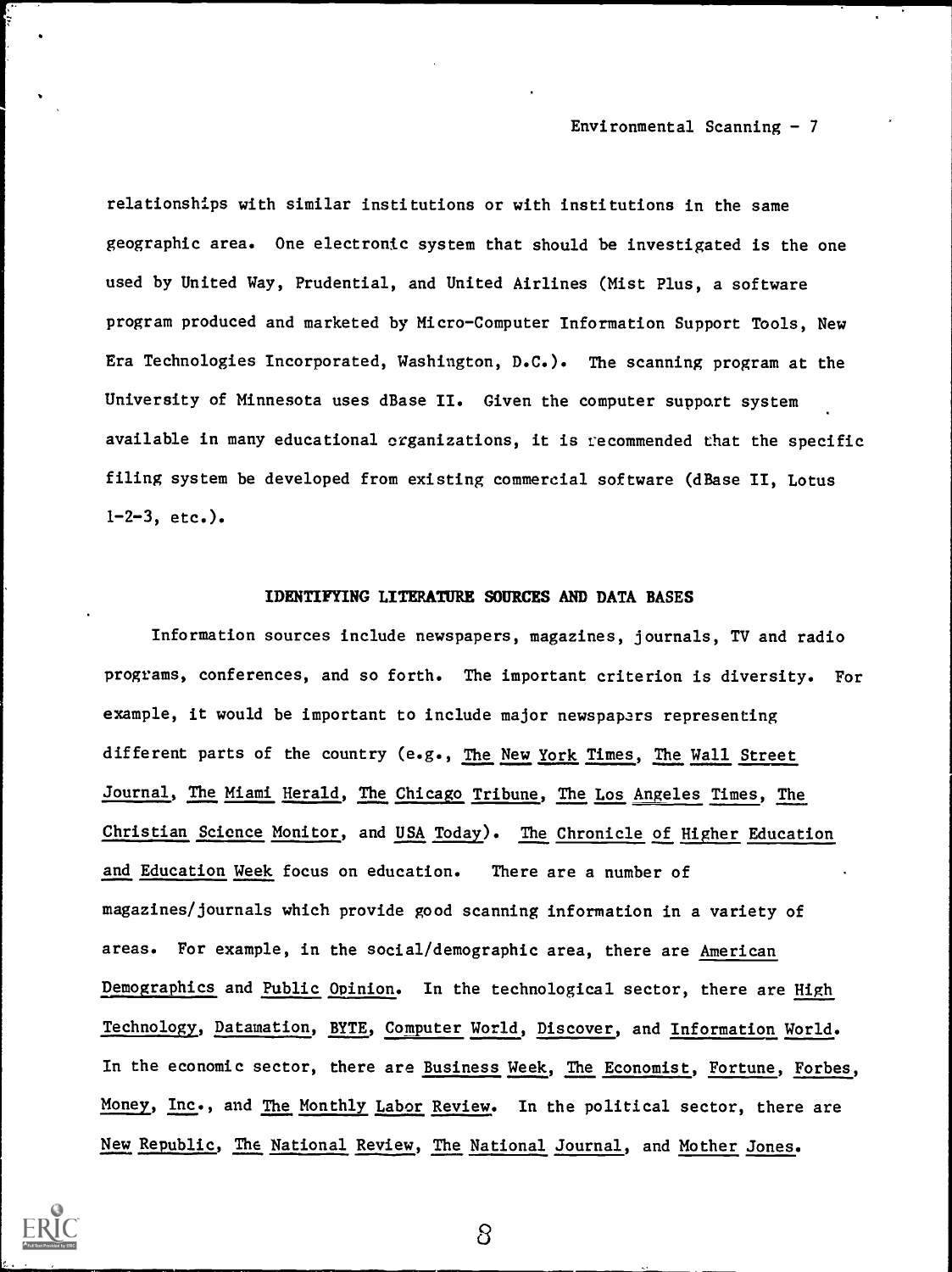Magazines and journals that spread across these sectors include Vital Speeches of the Day, Across the Board, Naisbit Trend Letter, Kiplinger Washington Letter, Time, Newsweek, U.S. News and World Report. and The Futurist. Morrison, Renfro, and Boucher (1984) identify a number of other information resources, including those used by the ACLI Trend Analysis Program and the ERIC Clearinghouse on Higher Education.

In addition to those resources commercially available, a number of government agencies publish trend data, many times at little or no cost. For example, GAO Reports may be obtained from the U.S. General Accounting Office, Document Handling and Information Services Facility, P. 0. Box 6015, Gaithersburg, MD 20877, phone 202 275-6241. NCES reports are available from NCES, Washington, D.C. Periodic Rand reports may be obtained from The Rand Corporation, Publications Department, 1700 Main Street, P.O. Box 2138, Santa Monica, CA 90406-2138.

# ASSIGNING SCANNERS INFORMATION RESOURCES

Assigning scanners specific materials for regular review and analysis provides a measure of confidence that most "blips" on the radar screen will be spotted. A suggested procedure of assigning information resources is first to ascertain what materials, conferences, and so forth, are regularly read or attended by scanners. The list of materials regularly read by scanners should be compared to the list of important information resources identified in the above activity. If at all possible, scanners should be assigned material which they already regularly review. It is likely that there will be material which is not regularly read; in such cases, it is recommended that scanners be asked



 $\Omega$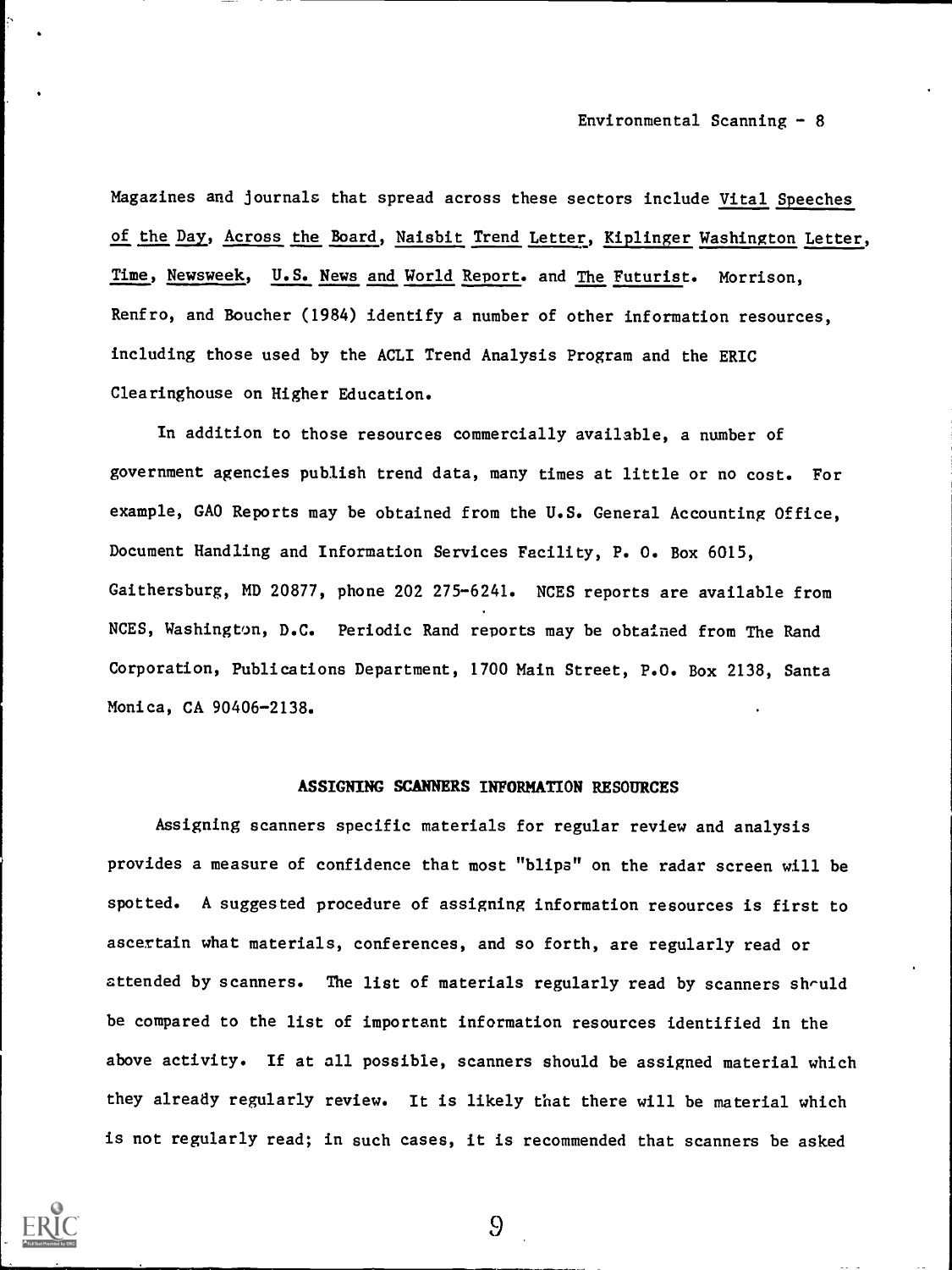to volunteer to read those resources. Moreover, the scanning committee chair should institute a procedure to "spot check" how well the information resources are being reviewed. If there are many scanners, it is advisable to build in redundancy (i.e., have two scanners for the same information resource).

#### TRAINING SCANNERS

Scanners need orientation and training in scanning and reporting information from these materials via abstracts. That is, scanners should keep in mind that they are scanning to anticipate social, economic, technological and legislative/regulatory changes in order to facilitate planning and policy formulation. Therefore, they should seek signals that indicate departures from expected futures. Specifically, when scanning their assigned materials, they should ask themselves if the items:

- I. represent events, trends, developments, or ideas never before encountered
- 2. contradict previous assumptions or beliefs about what seems to be happening
- 3. represent new twists to old arguments
- 4. can be linked to other abstracts previously written or seen
- 5. discuss new patents, inventions, and/or research results
- 6. have implications for the long-range program or management of the institution
- 7. contain polls or forecast

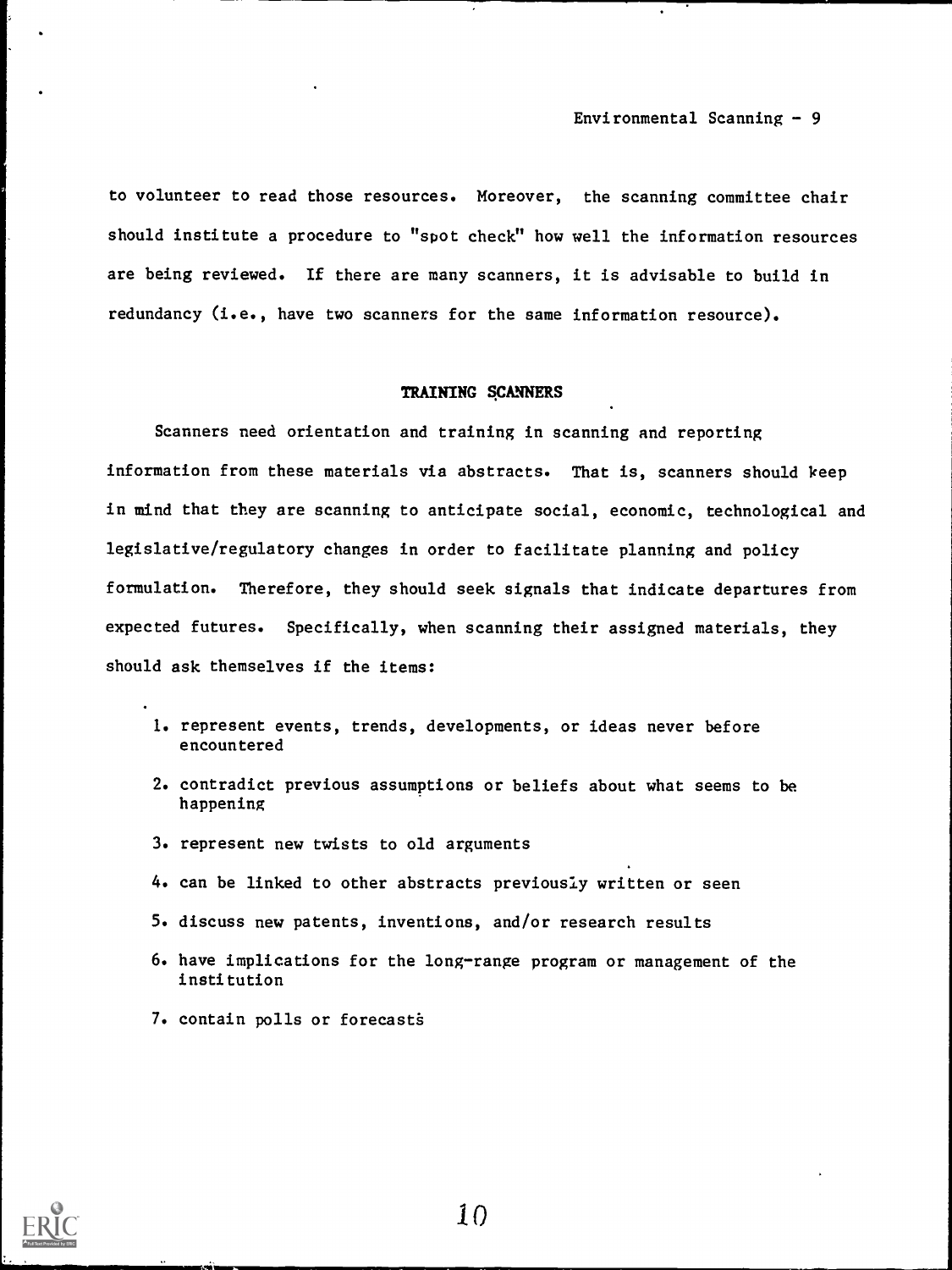### TRAINING ABSTRACTORS

It would be ideal if scanners would also serve as abstractors. However, as noted above, it may be that one or two student assistants would have to be employed for this task. Irrespective of who does the abstracting, however, it is recommended that all scanners and IR staff personnel be trained to write abstracts.

The lead sentence of an abstract should be a response to this question: "If I had only a few minutes to describe this article to a friend, what would I say?" What is the most important idea or evens that indicates change? The response to this question should be followed by a one paragraph explanation. Whenever possible, statistical data should be included. The summary should be limited to no more than one-half page of single-spaced, typewritten copy.

Each abstract should have an implications section responding to the question, "How will the information in this article affect this institution's programs or management?" The author should include a list of those emergi.. issues suggested by the article, a description of future events occurring as a result of the trend identified by the article, and/or an identification of issue stakeholders if they are not listed in the article.

Speculation about implications is a part of the scanning and abstracting process. Here the abstractor tries to determine an item's potential for affecting other facets of the social environment and/or the institution. There are no "right" answers. Note, however, that some articles may offer no implications that are immediately apparent. The scanning committee, with the benefit of related abstracts from other scanners, may be able to detect implications that a single monitor cannot.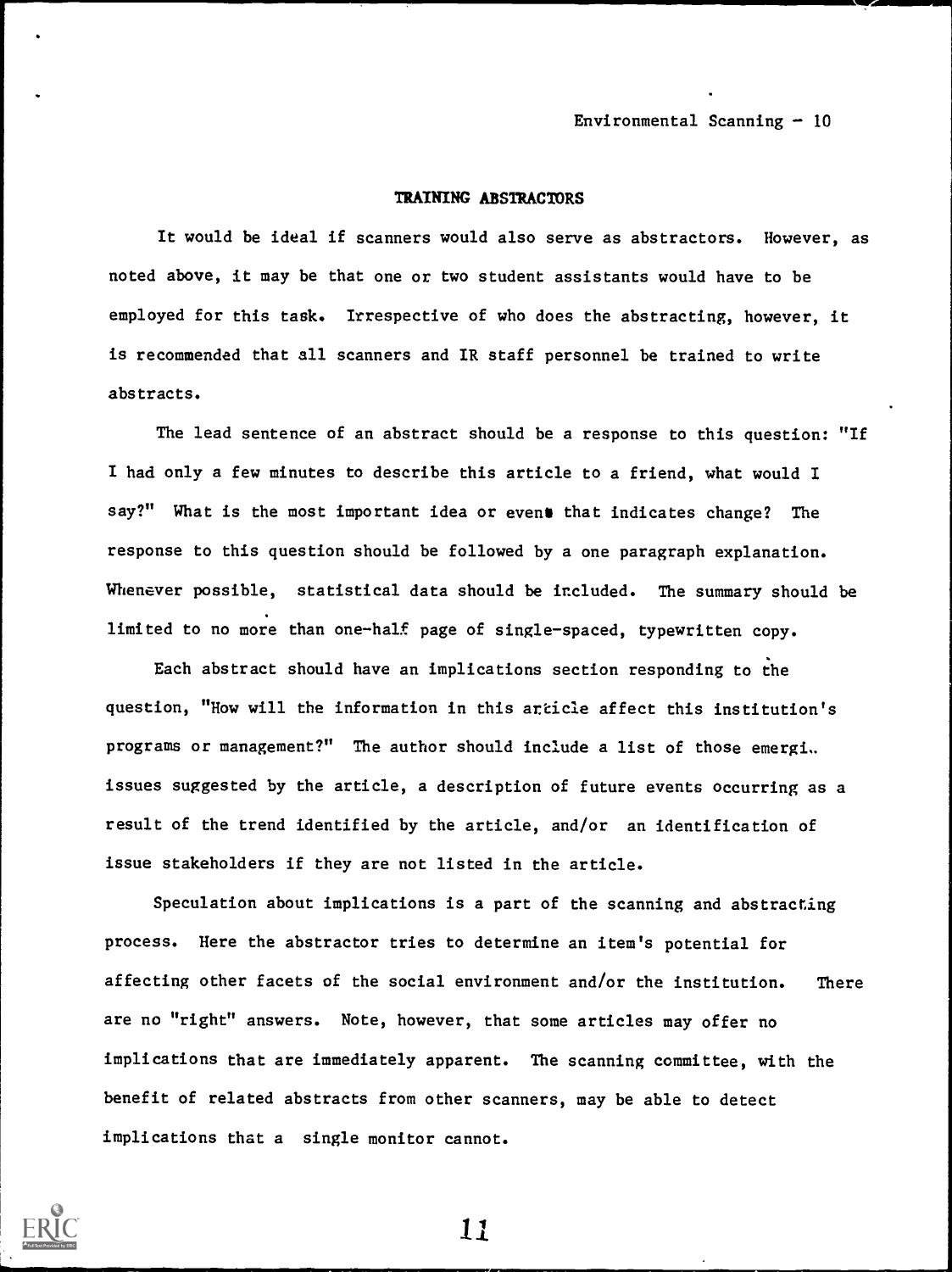#### CONDUCTING SCANNING COMMITTEE MEETING

A scanning committee meeting should be held every two to three months to handle the approximately 70-100 abstracts that would probably come in during that period. There are several approaches that could be used to prepare for a scanning committee meeting. For example, at the Georgia Center for Continuing Education, the chair segregates abstracts according to subject area (i.e., all those concerning office automation go into one pile, employee compensation go into another, and those difficult to assign into a miscellaneous pile). Each member of the committee is assigned a particular packet of abstracts to review in detail. All members read the entire selection of abstracts received, but are requested to come to the meeting with a list of trends and potential issues derived from those abstracts in their packet that are new. They are expected to examine how these trends and issues relate to or conflict with other trend areas identified previously (Morrison, Simpson and McGinty, 1987).

An alternative approach is for each member to review ell scanning abstracts and come to the meeting prepared to sort them into three categories: "winners," "losers," and "middle-of-the-roaders." Irrespective of which approach is used, the meeting itself may last 'rom.two to three hours: a round robin, with each person reporting his/her subject area, followed by a free-for-all discussion. The end result of this meeting should be a list and brief description of 15 or so trends, possible events, and emerging issues that appear important to consider in the annual ED QUEST exercise.

# SCANNING NEWSLETTER

A scanning newsletter can serve to bring important new trends and events to

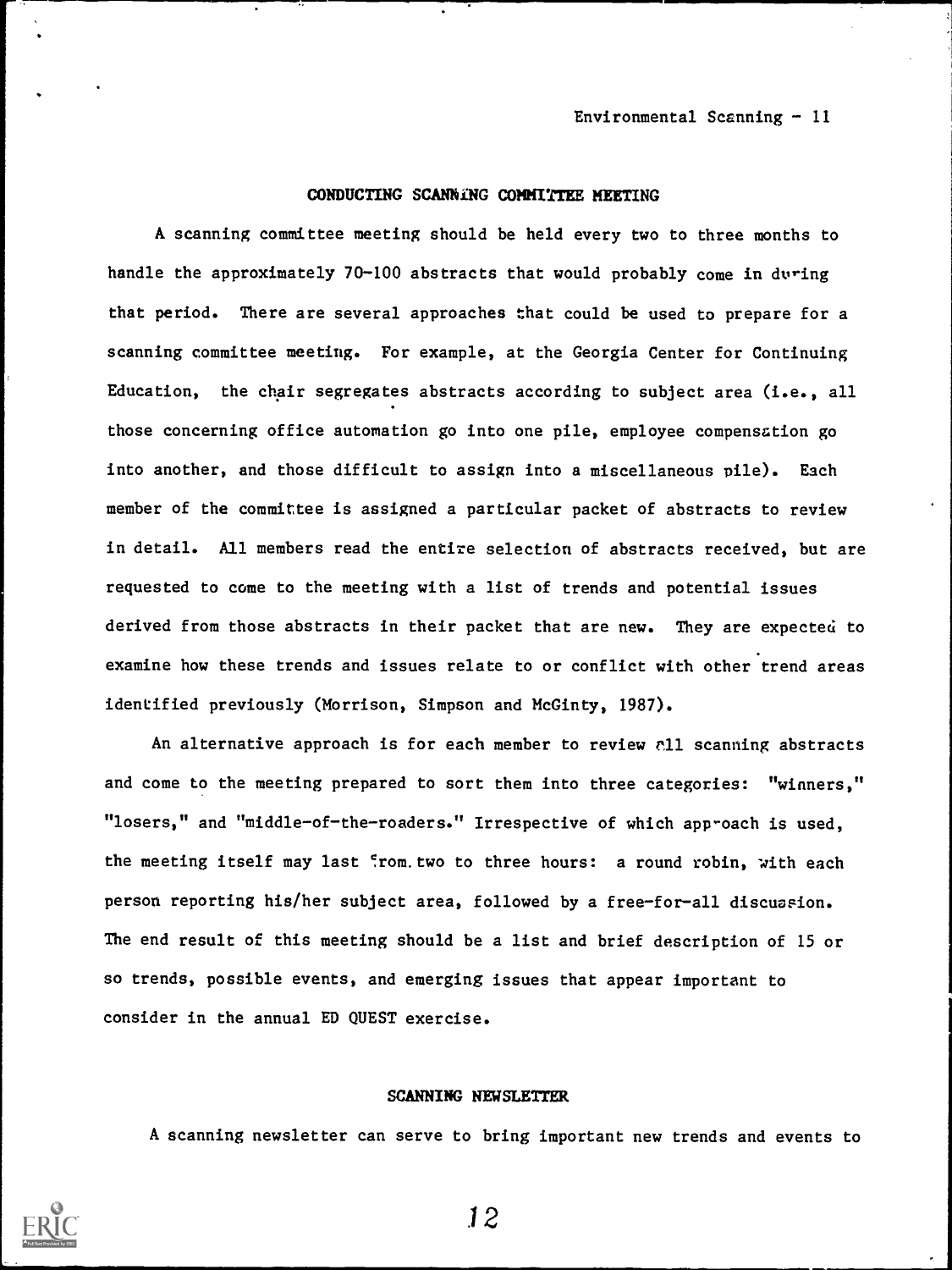the attention of all members of the institution and, at the same time, provide recognition for the efforts of volunteer scanners. Certainly the trends and events identified between ED QUEST sessions in scanning committee meetings should be included in the newsletter. This newsletter could be a "stand alone" or could be included as an insert in one of the regularly published institutional newsletters. The newsletter, whether stand alone or insert, should have a logo, be "jazzy," printed on colored paper, and have special boxes labeled, "Wild Speculations." The important point is to avoid anointing speculations, but to recognize that the purpose of the newsletter is to print items that have implications for the institution.

# WRITING ISSUE BRIEFS

After reviewing abstracts at the scanning committee meeting, the committee should be able to identify those 15-25 or so trends, events, and emerging issues that are most important to monitor. It may be that greater in-depth analysis of a particular item is needed. The CEO may wish to commission an issue brief on the item, to be written by a member of the ED QUEST team, an administrative staffer, a staff member in the research and evaluation office, or a faculty member. A recommended format for an issue brief is:

- What is the issue?
- What do we know about it?
- What are the implications?
- What should the organization do?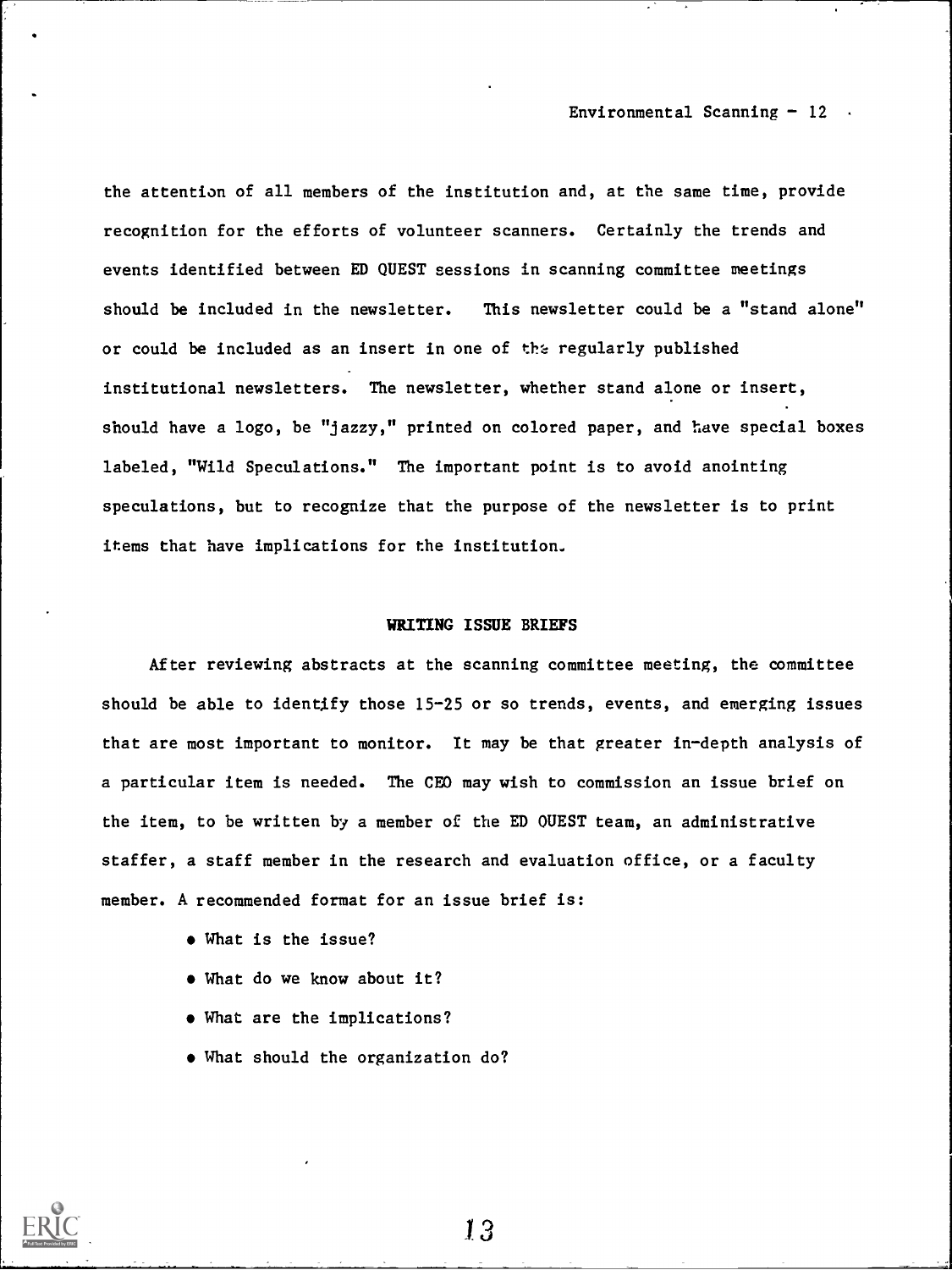#### CONCLUSION

ED QUEST is a process designed to permit decision makers to share their estimates of trends and events in future environmental contexts, that have critical implications for the organization's policies and strategies. It is a systematic, intensive, and relatively inexpensive way to focus quickly on strategic areas for which more detailed planning and analysis would be beneficial. Through participating in the process, senior leaders develop a shared understanding of high priority issues and a view of the dynamics of the changing environment of the institution. Participating in the ED QUEST process facilitates team building, focuses attention of decision makers upon the longer-term future, and assures that the strategic options developed from the process have the authority from top management.

In order to provide a continuous, objective, complete, and detailed analysis of the external environment, the institution should develop a systematic environmental scanning and forecasting system. If important information about the external environment does not exist in the ED QUEST team, or is not given an opportunity to be articulated, it will not be included in ED QUEST deliberations. Consequently, the results of the ED QUEST process will suffer. However, with an ongoing environmental scanning system, the quality of the information that goes into the ED QUEST Futures Prospects Notebook will be greatly improved, thereby enhancing the quality of the analysis of the ED QUEST team. As importantly, since members of the ED QUEST team should be involved as scanners and as members of the scanning committee on a continuous basis, they will increase their orientation to the future and will become more proficient participants in the yearly ED QUEST planning exercise. Incorporating ED QUEST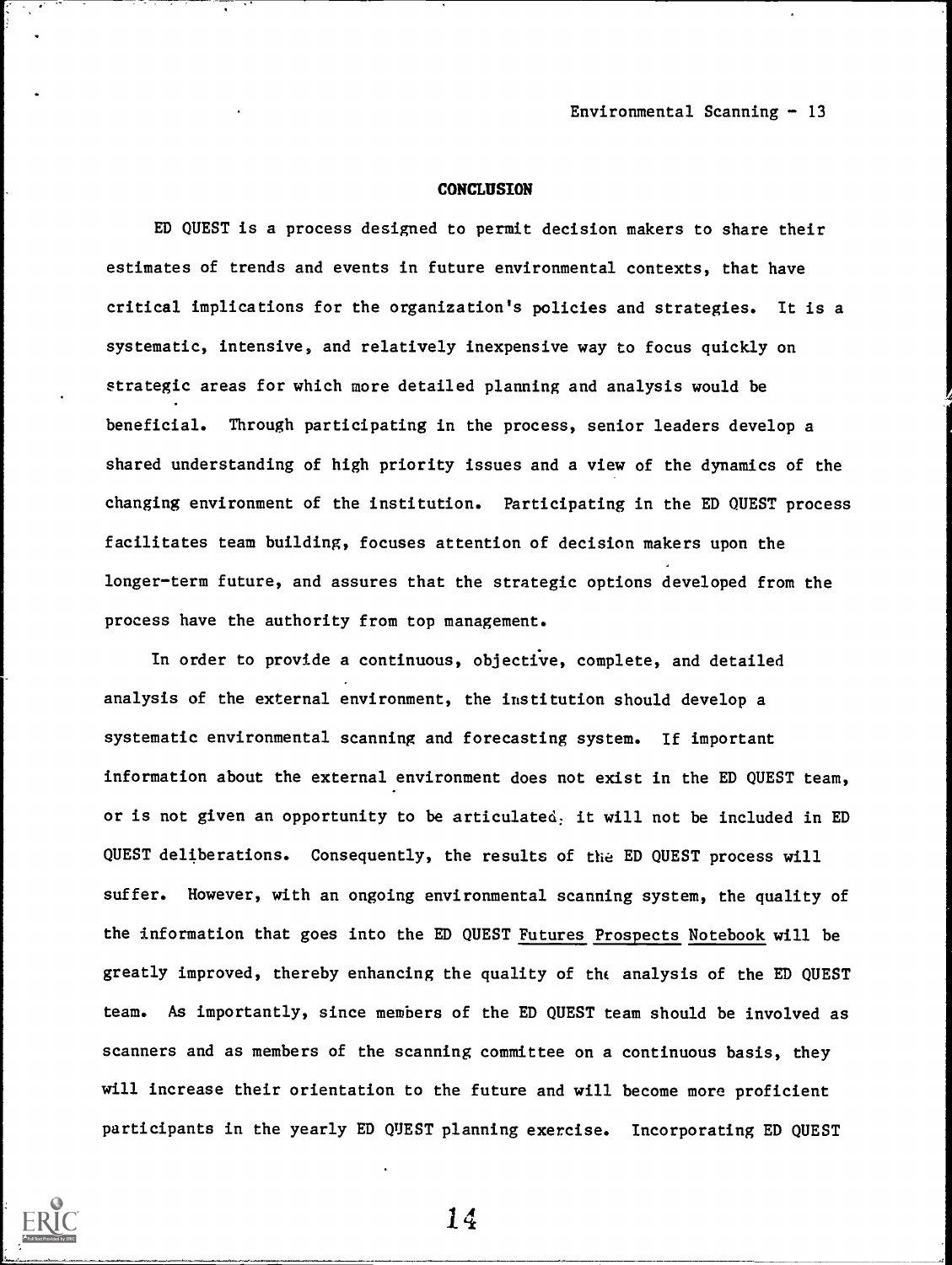and a systematic environmental scanning system in the long-range planning activities of the institution should enable decision makers to anticipate what is happening in the state, region, nation, and world, and, correspondingly, to plan more effectively.

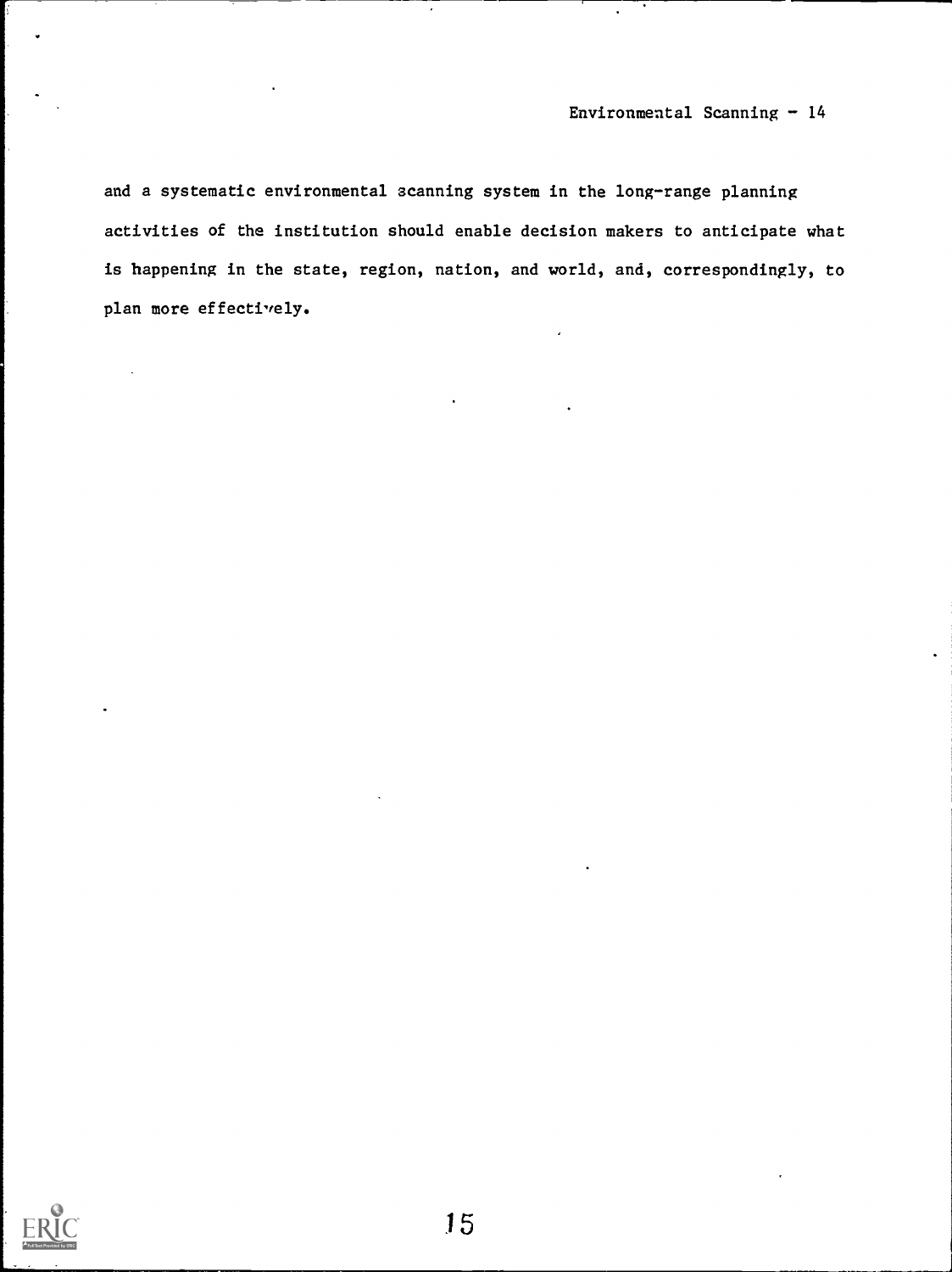#### References

- Aguilar, F.J. (1967). Scanning the business environment. New York: Macmillan.
- Brown, A. and Weiner, E. (1985). Supermanaging: How to harness change for personal and organizational success. New York: Mentor.
- Coates, J.F., Inc. (1986). Issues management: How you can plan, organize, and manage issues for the future. Mt. Airy, MD: Lomond.
- Morrison, J.L. (1987). Establishing an environmental scanning/forecasting system to augment college and university planning. Planning for Higher Education, 15(1),7-22.
- Morrison, J.L., Renfro, W.L., and Poucher, W.I. (1984). Futures research and the strategic planning process: Implications for higher education. Washington, D.C.: American Association for Higher Education.
- Morrison, J.L., Simpson, E. and McGinty, D. (March, 1987). Environmental scanning in a university setting: A program report from the University of Georgia Center for Continuing Education. Paper preseented at the 1987 annual meeting of the National University Continuing Education Association, Kansas City, MO.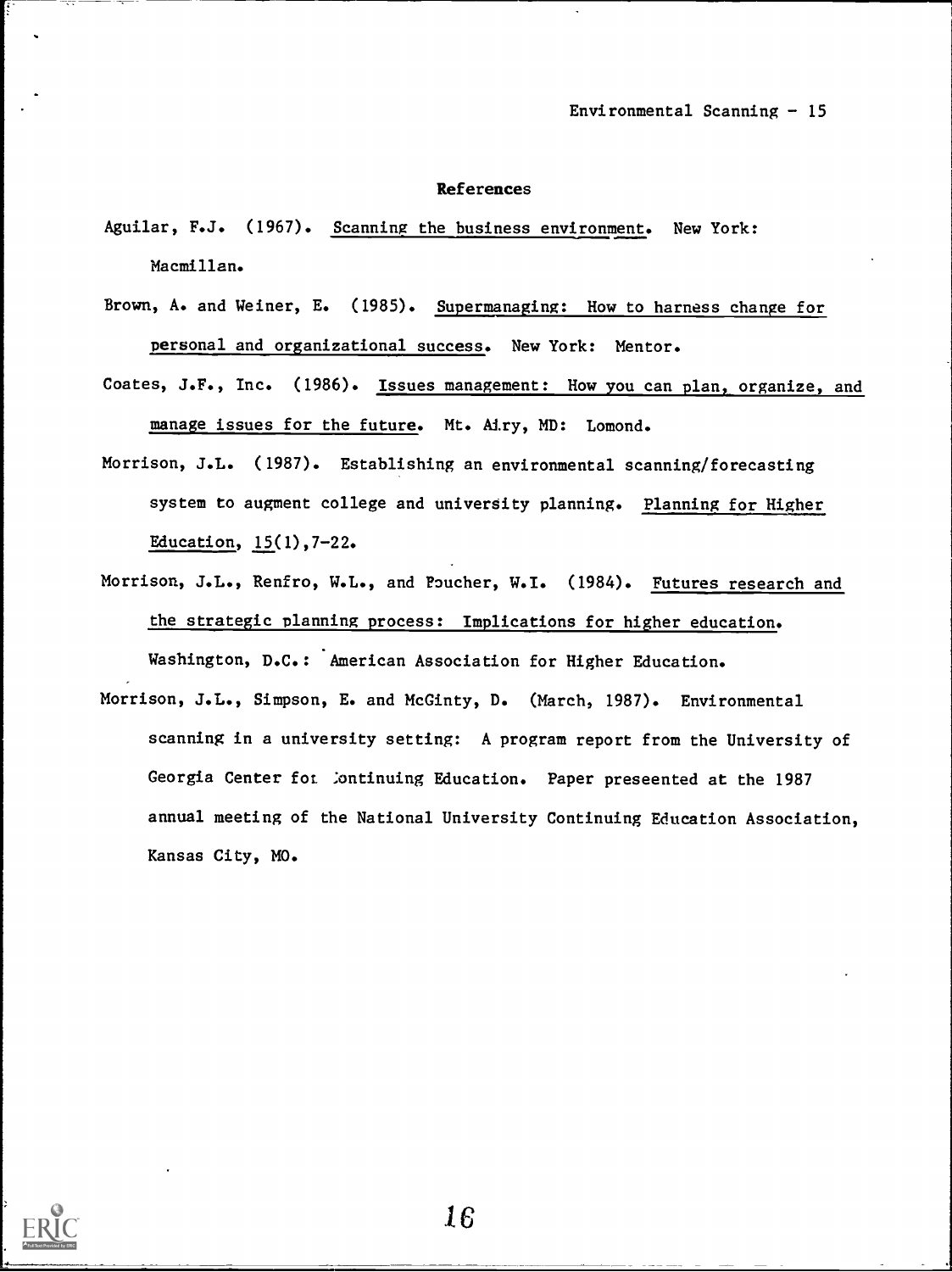# Figure 1. United Way environmental scanning taxonomy.

 $\blacksquare$ 

| File     | <b>File Name</b>                | <b>Related Subjects</b>                                                          | File   | <b>File Name</b>        | <b>Related Subjects</b>                                                                        |
|----------|---------------------------------|----------------------------------------------------------------------------------|--------|-------------------------|------------------------------------------------------------------------------------------------|
| S-Social |                                 |                                                                                  |        |                         |                                                                                                |
| S-1      | Population Size/<br>Composition | <b>U.S. Population Growth/Size</b><br>(includes projections, baby                | S-9    | Education               | <b>School Enrollment (includes</b><br>projections)                                             |
|          |                                 | boom, baby boomlet)                                                              |        |                         | <b>Preschool Education</b>                                                                     |
|          |                                 | Aging Population .                                                               |        |                         | <b>Elementary Schools</b>                                                                      |
|          |                                 | Population Age Distribution                                                      |        |                         | <b>High Schools</b>                                                                            |
|          |                                 | <b>Birth Rate/Longevity</b>                                                      |        |                         |                                                                                                |
|          |                                 | Death Rate/Longevity                                                             |        |                         | <b>Higher Education</b>                                                                        |
|          |                                 | Elderly                                                                          |        |                         | Support for Public Education                                                                   |
|          |                                 | Children                                                                         |        |                         | <b>Teaching/Teachers</b>                                                                       |
|          |                                 | Veterans                                                                         |        |                         | School Problems (includes dropout,                                                             |
|          |                                 |                                                                                  |        |                         | discipline, truancy)                                                                           |
|          |                                 | Baby Boomers                                                                     |        |                         | <b>Educational Quality</b>                                                                     |
|          |                                 | <b>Teenagers</b>                                                                 |        |                         | Literacy/illiteracy                                                                            |
| $S-2$    | Population                      | <b>Regional Migration</b>                                                        |        |                         | <b>Computers in Education</b>                                                                  |
|          | Migration/                      | Rural/Urban Müvement                                                             |        |                         | <b>Educational Policy</b>                                                                      |
|          | <b>Mobility</b>                 | Immigration to U.S.                                                              |        |                         | Alternative/Continuing Education                                                               |
|          |                                 | Immigrants                                                                       | $S-1O$ | Crime                   | Violent Crime (includes family                                                                 |
| $S-3$    | Families/                       | <b>Household Formation</b>                                                       |        |                         | abuse, terrorism)                                                                              |
|          | Households                      | Household/Family Size                                                            |        |                         | <b>Nonviolent Crime</b>                                                                        |
|          |                                 | Marriage                                                                         |        |                         | <b>Crime Rates</b>                                                                             |
|          |                                 | <b>Divorce</b>                                                                   |        |                         | <b>Prisons</b>                                                                                 |
|          |                                 | <b>Single-Parent Families</b>                                                    |        |                         | <b>Youth Gangs</b>                                                                             |
|          |                                 | Teen Pregnancy                                                                   |        |                         | <b>Crime Deterrence/Prevention</b>                                                             |
|          |                                 | Child Welfare lincludes relative<br>well-being of children; missing<br>children) | $S-11$ | <b>Values/Attitudes</b> | National Public Concerns (includes<br>public mood, satisfaction,<br>attitudes on major issues, |
|          |                                 | Child Day Care                                                                   |        |                         | confidence in institutions)                                                                    |
| S-4      | Demographic                     | Demographic Overview                                                             |        |                         | American Value Systems (includes                                                               |
|          | Overviews                       |                                                                                  |        |                         | liberalism, conservatism)                                                                      |
| S-5      | Cities                          | <b>Urban Demography</b>                                                          |        |                         | <b>Generational Values</b>                                                                     |
|          |                                 | <b>Urban Futures</b>                                                             |        |                         | Social Transformation                                                                          |
| $S - 6$  | Minorities                      | <b>Minorities</b>                                                                |        |                         | Social Movements (includes peace,                                                              |
|          |                                 | <b>Blacks</b>                                                                    |        |                         |                                                                                                |
|          |                                 | Asians                                                                           |        |                         | women's, environmental, civil                                                                  |
|          |                                 | American Indians                                                                 | S-12   |                         | rights)                                                                                        |
|          |                                 | <b>Hispanics</b>                                                                 |        | Life-Styles             | Youth:Teenage Life-Styles                                                                      |
| S-7      | Women's Roles                   |                                                                                  |        |                         | Alternative Life-Styles (includes                                                              |
| S-8      |                                 | <b>Women's Roles</b>                                                             |        |                         | gays, cohabitation)                                                                            |
|          | Health                          | <b>Health Care Delivery Systems</b>                                              |        |                         | <b>Alternative Family Life-styles</b>                                                          |
|          |                                 | (includes self-help, hospitals,                                                  |        |                         | (includes working couples)                                                                     |
|          |                                 | alternative sites)                                                               |        |                         | Young Adult Life-Styles                                                                        |
|          |                                 | <b>Health Care Costs</b>                                                         |        |                         | Retirement                                                                                     |
|          |                                 | <b>Health Care Personnel</b>                                                     | $S-13$ | Religion                | Religious Adherence (includes belief                                                           |
|          |                                 | <b>Physical Health/Disease</b>                                                   |        |                         | levels, church attendance,                                                                     |
|          |                                 | Mental Health                                                                    |        |                         | spirituality)                                                                                  |
|          |                                 | <b>Developmental Disability</b>                                                  |        |                         | <b>Religious Political Activism</b>                                                            |
|          |                                 | <b>Alcohol and Drugs</b>                                                         |        |                         | <b>Religious Denominations</b>                                                                 |
|          |                                 | Infant Mortality                                                                 |        |                         | Religious Fundamentalism                                                                       |
|          |                                 | Medical Technology (includes<br>pharmaceuticals)                                 |        |                         | <b>Alternative Religions</b>                                                                   |



ŀ,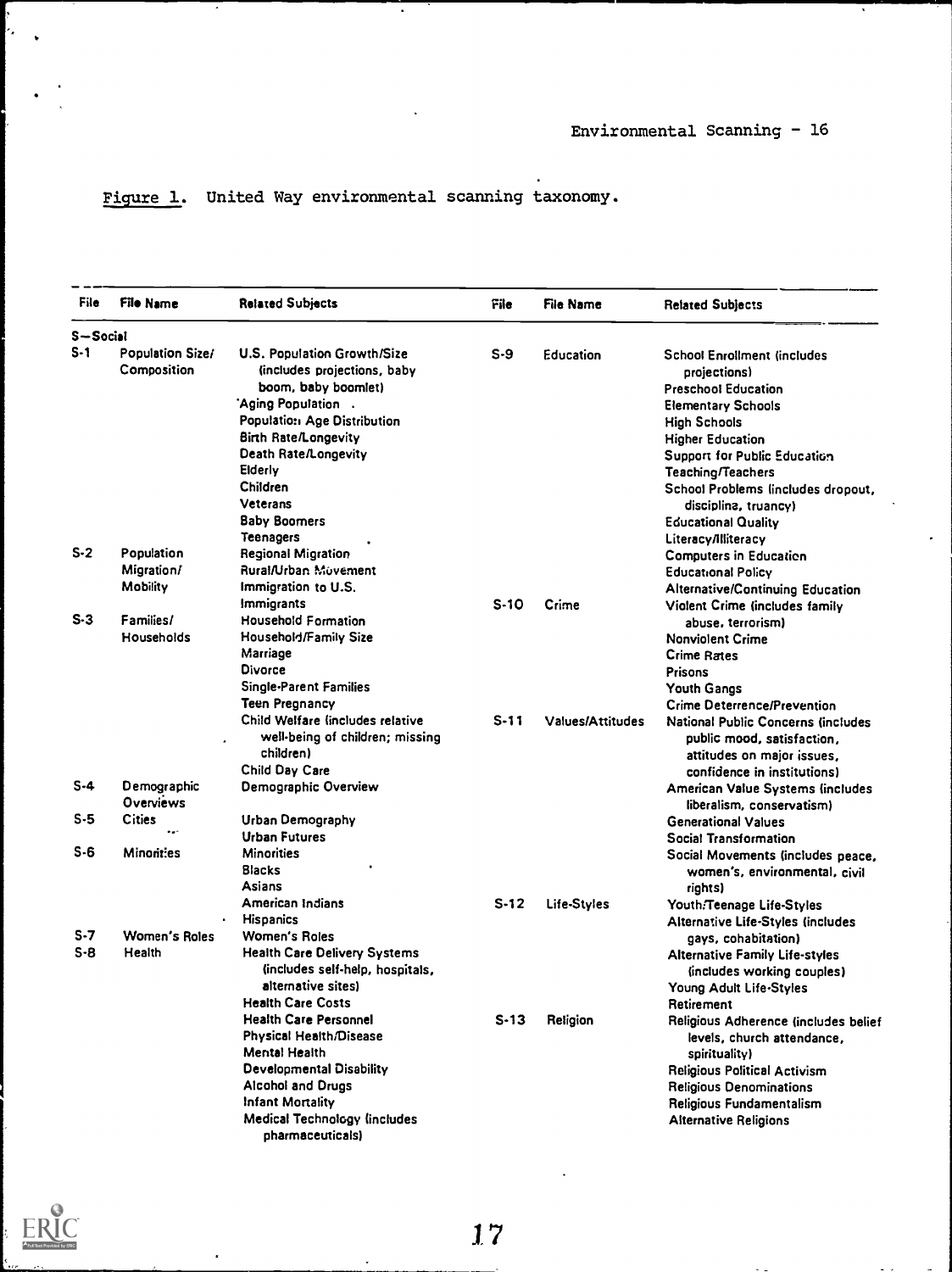$\bar{\star}$ 

| File        | <b>File Name</b>            | <b>Related Subjects</b>                                                                                                                                                        | File   | <b>File Name</b>                                        | <b>Related Subjects</b>                                                                                               |
|-------------|-----------------------------|--------------------------------------------------------------------------------------------------------------------------------------------------------------------------------|--------|---------------------------------------------------------|-----------------------------------------------------------------------------------------------------------------------|
|             | R-Regions                   |                                                                                                                                                                                |        |                                                         |                                                                                                                       |
| R-1         | Regional<br>Demographics    | Regional Population Size (includes<br>projections, state populations,<br>city populations)<br>Northeast: New England, Middle<br>Atlantic<br>North Central: East North Central, | $R-2$  | Regional<br>Economics                                   | West: Pacific Mountain<br>Sunbelt<br>Frostbelt<br>Rustbelt<br><b>Regional Economics</b><br>(includes business growth) |
|             |                             | <b>West North Central</b><br>Midwest<br>South: South Atlantic, East South<br>Central, West South Central                                                                       |        |                                                         | Regional Employment                                                                                                   |
|             | FS-Forecast Summaries       |                                                                                                                                                                                |        |                                                         |                                                                                                                       |
| $FS-1$      | 1980s Forecast<br>Summaries | 1980s Forecast Summaries                                                                                                                                                       | $FS-2$ | 1980s and<br><b>Beyond Forecast</b><br><b>Summaries</b> | 1980s and Beyond Forecast<br><b>Summaries</b>                                                                         |
| P-Political |                             |                                                                                                                                                                                |        |                                                         |                                                                                                                       |
| P-1         | <b>White House</b>          | Reagan Policies/Initiatives                                                                                                                                                    | P.7    | Government                                              | <b>Federal Expenditures/Deficit</b>                                                                                   |
| $P-2$       | Congress                    | <b>Congressional Initiatives</b><br><b>Congressional Representation</b>                                                                                                        |        | <b>Expenditures</b>                                     | <b>State and Local Government</b><br><b>Expenditures</b>                                                              |
| P 3         | <b>Federal Courts</b>       | Supremie Court<br><b>U.S. District Courts</b>                                                                                                                                  |        |                                                         | <b>Social Security</b><br>Federal Human Service                                                                       |
| P-4         | Electorate                  | <b>Political Parties</b><br><b>Political Participation</b>                                                                                                                     | P-8    |                                                         | <b>Expenditures</b>                                                                                                   |
|             |                             | Political Conservatism/Liberalism                                                                                                                                              |        | New Federalism                                          | <b>Federal Block Grants</b><br><b>Private-Sector Initiatives</b>                                                      |
| P.5         | Single-Interest             | <b>Baby Boom: Political Influence</b><br>Single-Interest Groups                                                                                                                |        |                                                         | <b>Federal Social Policy/New</b><br>Federalism                                                                        |
|             | <b>Groups</b>               |                                                                                                                                                                                | P.9    | Government                                              | Government Regulation                                                                                                 |
| P.6         | Government                  | <b>Federal Taxes</b>                                                                                                                                                           |        | Regulation                                              |                                                                                                                       |
|             | Revenues                    | <b>State and Local Taxes</b><br><b>Federal Tax Reform</b>                                                                                                                      | P-10   | Litigation                                              | Litigation                                                                                                            |
|             | T-Technological             |                                                                                                                                                                                |        |                                                         |                                                                                                                       |
| Τ-1         | <b>Technological</b>        | Technological Overviews                                                                                                                                                        | T-5    | Automation/                                             | <b>Robots</b>                                                                                                         |
|             | Overviews                   | Human Impact of Technology                                                                                                                                                     |        | Robotics                                                | Automation                                                                                                            |
|             |                             | <b>High-Tech Futures</b>                                                                                                                                                       | T-6    | Biotechnology                                           | Biotechnology                                                                                                         |
| $T-2$       | Computers                   | Computer Use (includes computer<br>literacy)                                                                                                                                   | T-7    | Advanced<br><b>Materials</b>                            | <b>Advanced Materials</b>                                                                                             |
|             |                             | <b>Electronic Information Distribution</b><br>(includes videotex, banking and                                                                                                  | $T-8$  | Research and<br>Development                             | Research and Development                                                                                              |
|             |                             | shopping at home, databases,                                                                                                                                                   | $T-9$  | High-Tech                                               | High-Tech Work-Force                                                                                                  |
|             |                             | networking, electronic meetings)                                                                                                                                               |        | Workplac <sub>1</sub> /                                 | Size/Composition                                                                                                      |
| $T-3$       | <b>Microelectronics</b>     | <b>Artificial Intelligence</b><br>Microelectronics                                                                                                                             |        | <b>Work Force</b>                                       | High-Tech Jobs (includes types,<br>outlook)                                                                           |
| T-4         | Telecommuni-                | TV (includes cable, direct                                                                                                                                                     |        |                                                         | <b>High-Tech Workplace</b>                                                                                            |
|             | cations                     | broadcasts satellites)                                                                                                                                                         |        |                                                         | <b>Education for High Technology</b>                                                                                  |
|             |                             | <b>Fiber Optics</b>                                                                                                                                                            |        |                                                         | High-Tech Unemployment/Job Loss                                                                                       |
|             |                             | Telephone (includes mobile phone,<br>videophones)                                                                                                                              |        |                                                         |                                                                                                                       |

 $\ddot{\phantom{a}}$ 



 $\epsilon$ 

Ĵ

 $\hat{\mathbf{c}}$ 

 $\bullet$ 

 $\mathcal{L}(\mathcal{A})=\mathcal{L}(\mathcal{A})$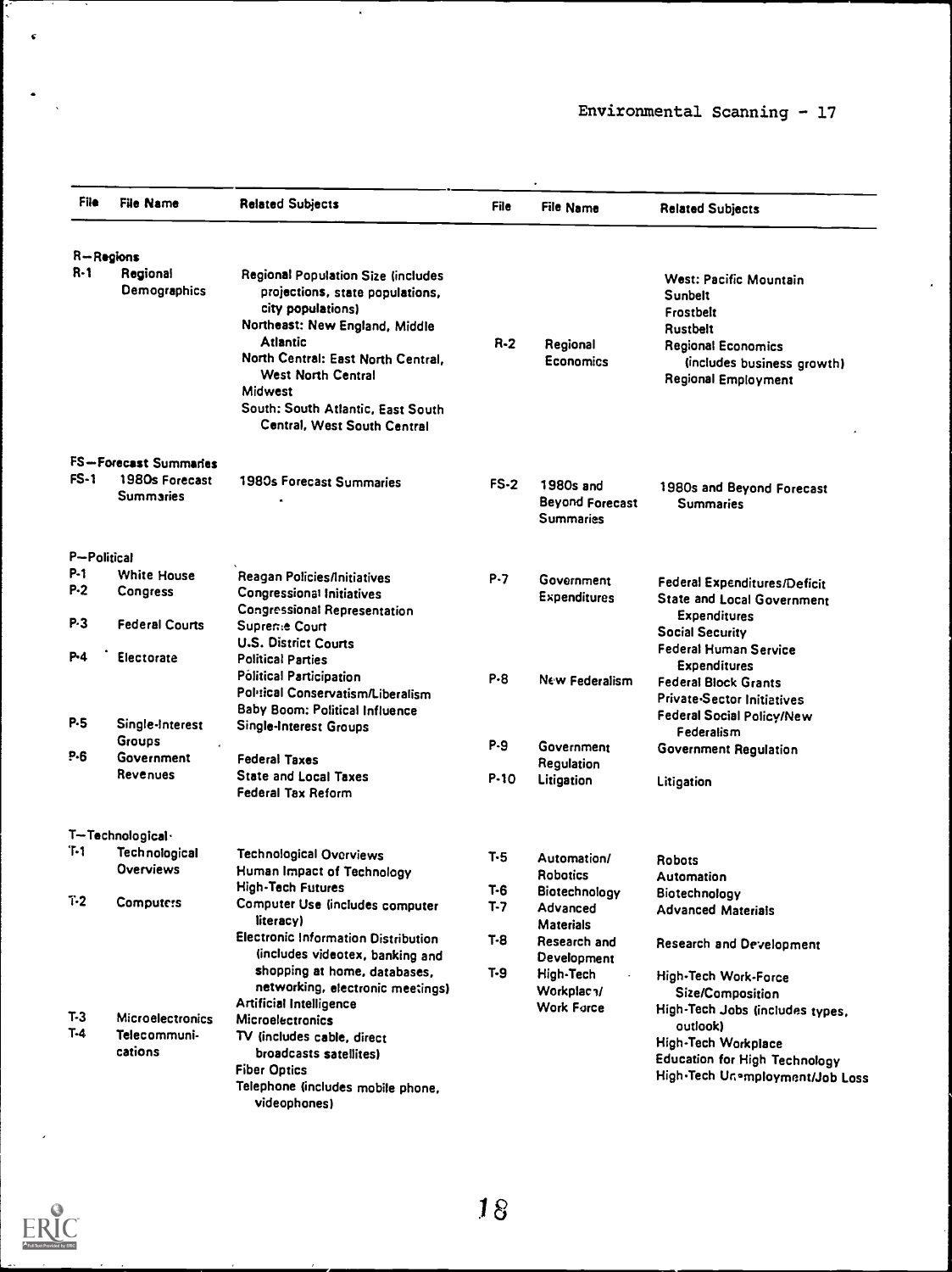$\ddot{\phantom{0}}$ 

| File  | <b>File Name</b>         | <b>Related Subjects</b>                            | File     | <b>File Name</b>         | <b>Relatad Subjects</b>                           |
|-------|--------------------------|----------------------------------------------------|----------|--------------------------|---------------------------------------------------|
|       | E-Economic               |                                                    |          |                          |                                                   |
| $E-1$ | U.S. Economic            | <b>Economic Growth/Decline (includes</b>           |          |                          | <b>Alternative Work Schedules</b>                 |
|       | Growth/Decline           | forecasts)                                         |          |                          |                                                   |
|       |                          | <b>Economic Cycles</b>                             |          |                          | lincludes flexitime, job sharing.                 |
|       |                          | <b>Gross National Product (GNP)</b>                |          |                          | moonlighting, part-time work)                     |
|       |                          | <b>Economic/Monetary Policy</b>                    |          |                          | <b>Worker Participation</b>                       |
|       |                          | <b>U.S. National Debt</b>                          |          |                          | New Management Styles (includes                   |
|       |                          | Capital Investment in U.S.                         |          |                          | Japanese management,                              |
|       |                          | Underground Economy                                |          |                          | corporate excellence)                             |
|       |                          | Economic Development/                              |          |                          | Work at Home                                      |
|       |                          | Revitalization                                     |          |                          | <b>Alternative Work Arrangements</b>              |
| $E-2$ | Global Economy           | Global Economy                                     |          |                          | lincludes employee leasing, job                   |
|       |                          | U.S. Foreign Trade Balance                         |          |                          | shopping, temporary                               |
|       |                          | <b>Global Population</b>                           | $E - 11$ |                          | employment)                                       |
|       |                          | Foreign Investment in U.S.                         |          | Organized Labor          | Labor Issues/Policies (includes                   |
|       |                          | International Debt                                 |          |                          | guaranteed employment)                            |
|       |                          | <b>World Productivity</b>                          |          |                          | Union Size/Membership                             |
|       |                          | Protectionism in U.S.                              |          |                          | Labor Agreements                                  |
|       |                          | <b>Global Regional Conflicts</b>                   |          |                          | Labor Management Relationships                    |
|       |                          | International Labor Force                          | $E-12$   | Personal Income/         | U.S. Income Distribution (includes                |
|       |                          | Global Regions                                     |          | <b>Expenditures</b>      | declining middle class)                           |
|       |                          | Foreign Technology                                 |          |                          | U.S. Income Levels (includes per                  |
| $E-3$ | Industrial               | Industrial Growth and Decline                      |          |                          | capita, household, and family                     |
|       | Development/             | <b>Business/Industrial Futures</b>                 |          |                          | incomes; dual-income families)                    |
|       | <b>Business</b>          | Corporate Pro <sup>2</sup> :s                      |          |                          | <b>U.S. Personal Expenditures</b>                 |
|       | Growth                   | New Businessus/Entrepreneurship                    |          |                          | (includes personal debt)                          |
|       |                          | <b>Minority Businesses</b>                         |          |                          | <b>Employment Wages</b>                           |
|       |                          |                                                    |          |                          | <b>Employment Benefits</b>                        |
| $E-4$ | Productivity             | <b>Agricultural Growth/Decline</b><br>Productivity | $E-13$   | Inflation/CPI            | Inflation/Consumer Price Index                    |
| $E-5$ | Economic                 |                                                    | $E - 14$ | Poverty                  | <b>Poverty Rates/Forecasts (includes</b>          |
|       | <b>Structural Change</b> | <b>Economic Structural Change</b>                  |          |                          | separate groups living under                      |
| $E-6$ | Employment/              |                                                    |          |                          | poverty)                                          |
|       | Labor Force              | Labor Force Composition                            |          |                          | Public Policy/Response to Poverty                 |
|       |                          | (includes aging labor force,                       |          |                          | Hunger                                            |
|       |                          | minorities, women)                                 | $E-15$   | <b>Public Assistance</b> | <b>Public Assistance</b>                          |
|       |                          | <b>Labor Force Size</b>                            | $E-16$   |                          | Housing/Homeless Home Ownership (includes housing |
|       |                          | <b>Economic Sector Employment</b>                  |          |                          | types: mobile homes, single                       |
|       |                          | <b>Affirmative Action/Equal</b>                    |          |                          | family homes, condominiums)                       |
|       |                          | <b>Opportunity Employment</b>                      |          |                          | Housing Costs/Quality                             |
|       |                          | Foreign Workers in U.S.                            |          |                          | <b>Public Housing</b>                             |
| $E-7$ |                          | <b>Employment by Firm Size</b>                     |          |                          | <b>Alternative Housing</b>                        |
|       | Unemployment             | <b>Unemployment</b>                                |          |                          | Homelessness                                      |
| $E-8$ |                          | Job Training/Retraining                            | $E - 17$ | <b>Transportation</b>    | <b>Public Transportation</b>                      |
|       | Women:                   | Women in the Labor Force                           | $E-1B$   | Consumerism              | Consumerism                                       |
|       | Employment/              | (includes specific job                             | $E-19$   | Resources/               | Energy (includes supply,                          |
|       | Income                   | participation)                                     |          | Environment              | consumption, conservation)                        |
|       |                          | Pay Equity/Pensions for Women                      |          |                          | Water                                             |
|       |                          | <b>Working Mothers</b>                             |          |                          | U.S. Infrastructure                               |
|       |                          | Women's Income/Earnings                            |          |                          |                                                   |
|       |                          | Job Outlook for Women                              |          |                          | <b>Agricultural/Forest Resources</b>              |
| E-9   | Occupations              | <b>Occupational Participation</b>                  |          |                          | <b>Environmental Pollution (includes</b>          |
|       |                          | Occupational Outlook                               |          |                          | hazardous-waste disposal)                         |
| E-10  | Changing                 | Changing/Future World of Work                      |          |                          | <b>Work Environment</b>                           |
|       | Workplace/               | (includes changing employee                        |          |                          |                                                   |
|       | <b>Work Force</b>        | attitudes, baby boom workers,                      |          |                          |                                                   |
|       |                          | work ethic)                                        |          |                          |                                                   |



 $\mathbb{Z}$ 

 $\ddot{\phantom{0}}$